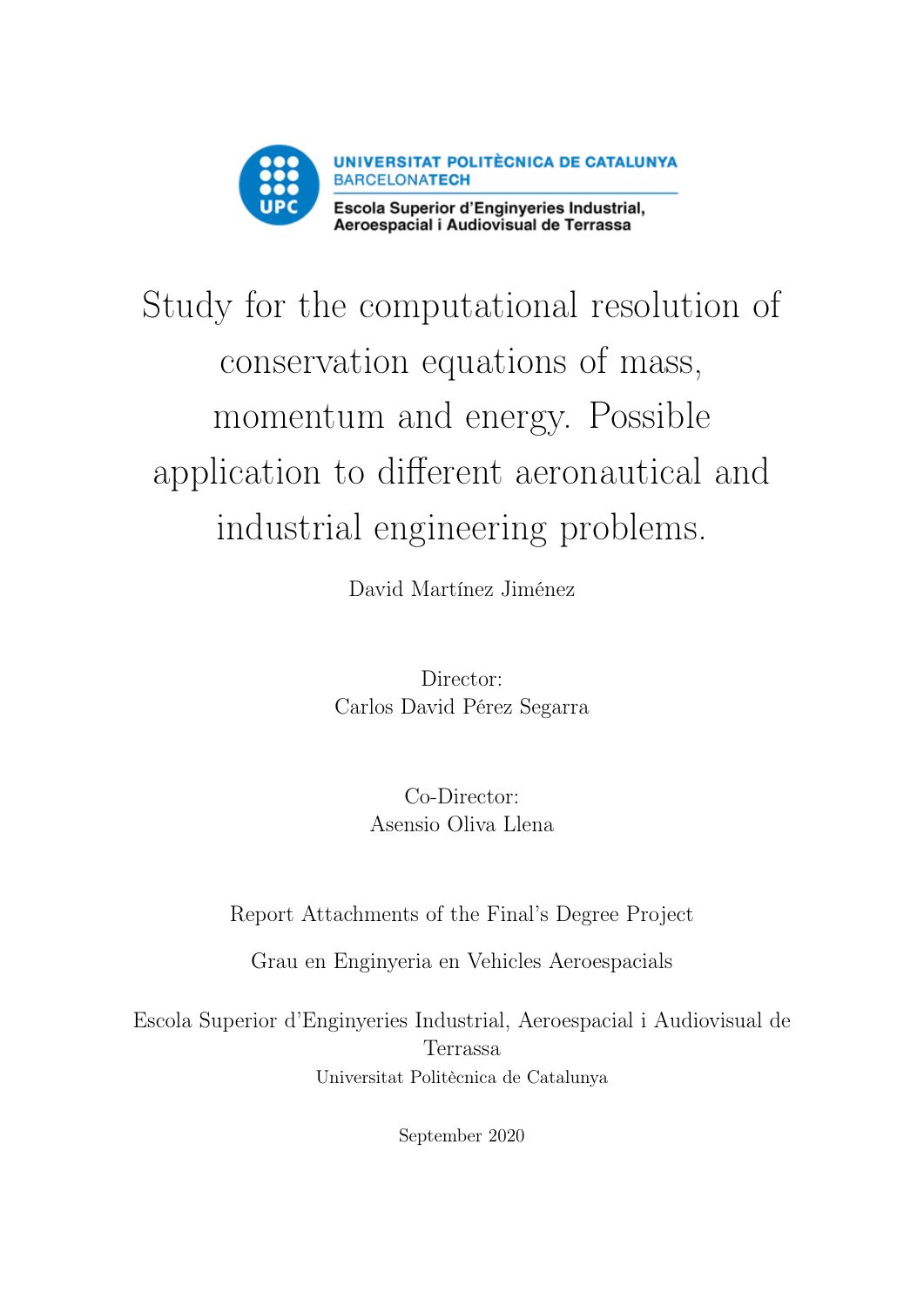# Table of Contents

| 1 Conductivity resolution  | $\mathbf 2$ |
|----------------------------|-------------|
| 2 Fluid resolution (ducts) | 4           |
| 3 Battery Pack             | 5           |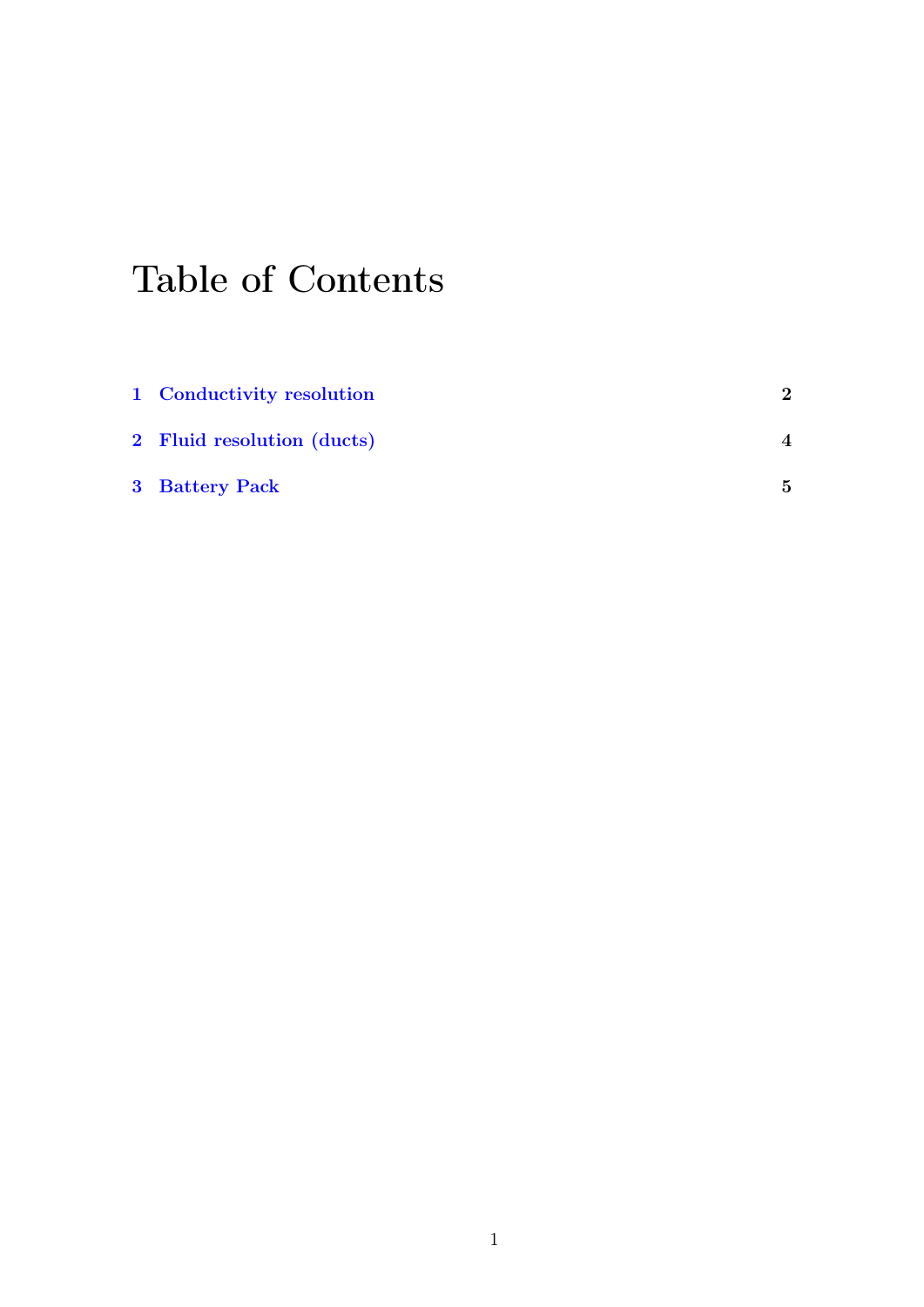## <span id="page-2-0"></span>Chapter 1

#### Conductivity resolution

In the Project Report, basic information about the equations approach has been done, but the final values of each coefficient have not been specified. This will be shown in the following. The equation to be solved is the following one.

$$
T_P^{n+1} = \frac{\beta(a_e \cdot T_E^{n+1} + a_w \cdot T_W^{n+1} + a_n \cdot T_N^{n+1} + a_s \cdot T_S^{n+1} + a_u \cdot T_U^{n+1} + a_d \cdot T_D^{n+1}) + b_P}{a_P}
$$
\n(1.1)

Where  $n + 1$  makes reference to the temperature of the following step. The temperatures that does not have this exponent are from the values of temperature from the past time ste. Firstly, it will be shown how the coefficients  $a_{face}$  are calculated:

$$
a_e = \lambda_e \frac{S_e}{d_{PE}}
$$
  
\n
$$
a_w = \lambda_w \frac{S_w}{d_{PW}}
$$
  
\n
$$
a_n = \lambda_n \frac{S_n}{d_{PN}}
$$
  
\n
$$
a_s = \lambda_s \frac{S_s}{d_{PS}}
$$
  
\n
$$
a_u = \lambda_u \frac{S_u}{d_{PU}}
$$
  
\n
$$
a_d = \lambda_d \frac{S_d}{d_{PD}}
$$
  
\n(1.2)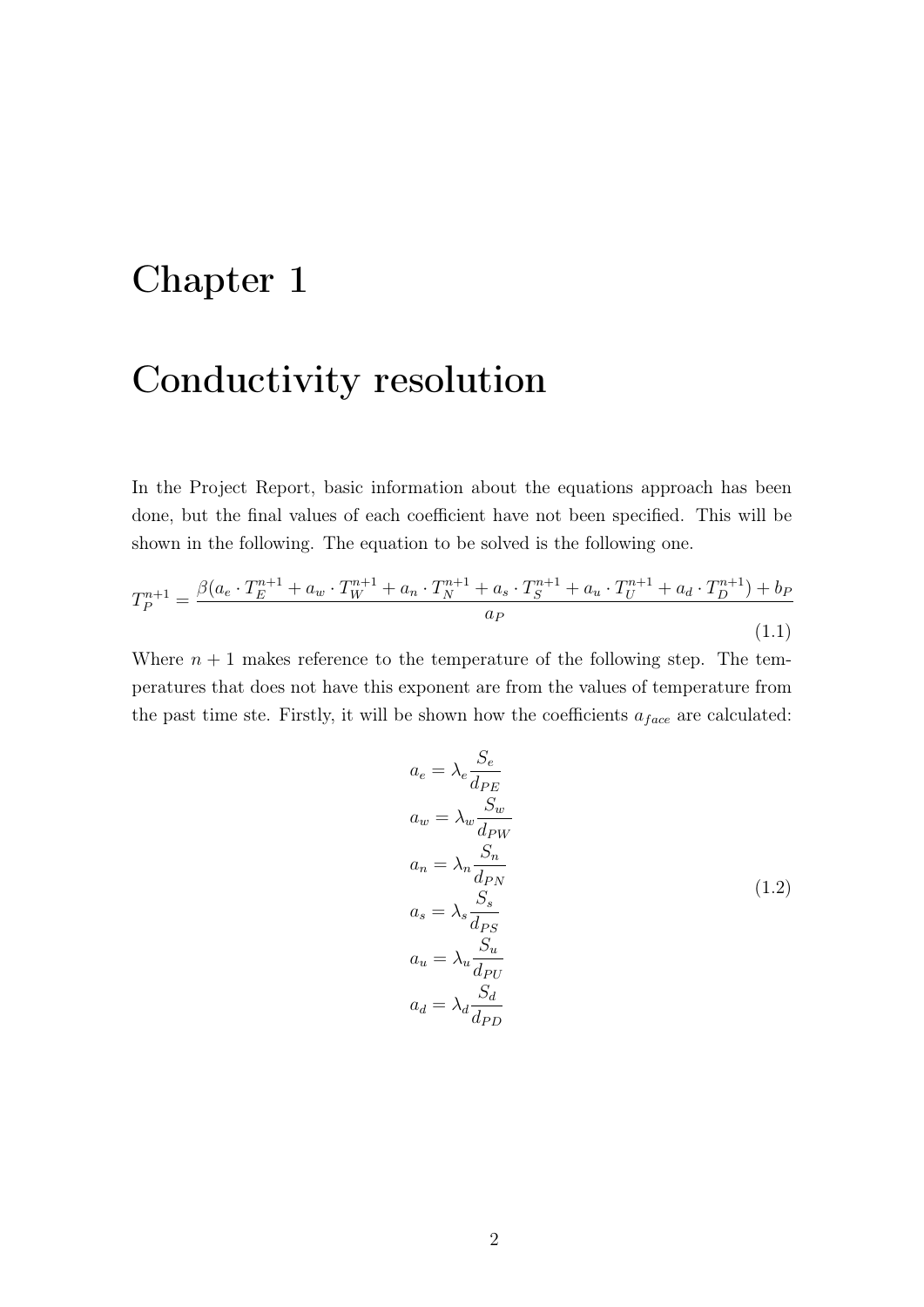Once the individual coefficients are exposed, it is the moment to develop the rest of them involved in the equation, such as  $a_P$  or  $b_P$ .

$$
a_P = \frac{\rho_P \cdot c_{p_P} \cdot V_P}{\Delta t} + \beta (a_w + a_e + a_n + a_s + a_u + a_d + north \cdot \alpha_n S_n +
$$
  
+ east \cdot \alpha\_s S\_s + west \cdot \alpha\_w S\_w + south \cdot \alpha\_s S\_s + up \cdot \alpha\_u S\_u +  
+ down \cdot \alpha\_d S\_d) (1.3)

$$
b_P = \dot{q}_{vP} \cdot V_P + \frac{\rho_P \cdot c_{pP} \cdot V_P}{\Delta t} \cdot + \beta(north \cdot \alpha_n S_n \cdot T_N^{n+1} + east \cdot \alpha_s S_s \cdot T_E^{n+1} +
$$
  
+ 
$$
+ west \cdot \alpha_w S_w \cdot T_W^{n+1} + south \cdot \alpha_s S_s \cdot T_S^{n+1} + up \cdot \alpha_u S_u \cdot T_U^{n+1} +
$$
  
+ 
$$
down \cdot \alpha_d S_d \cdot T_D) + (1 - \beta) \cdot (-a_w (T_P - T_W) - a_e (T_P - T_E) -
$$
  
- 
$$
a_n (T_P - T_N) - a_s (T_P - T_S) - a_u (T_P - T_U) - a_d (T_P - T_D) +
$$
  
+ 
$$
north \cdot \alpha_n (T_F - T_N) S_n + south \cdot \alpha_s (T_F - T_S) S_s +
$$
  
+ 
$$
east \cdot \alpha_e (T_F - T_E) S_n + west \cdot \alpha_w (T_F - T_W) S_w +
$$
  
+ 
$$
up \cdot \alpha_u (T_F - T_U) S_u + down \cdot \alpha_d (T_F - T_D) S_d)
$$
 (1.4)

These are the coefficients that have to be calculated at each node per each iteration, with a Gaus-Seidel solver.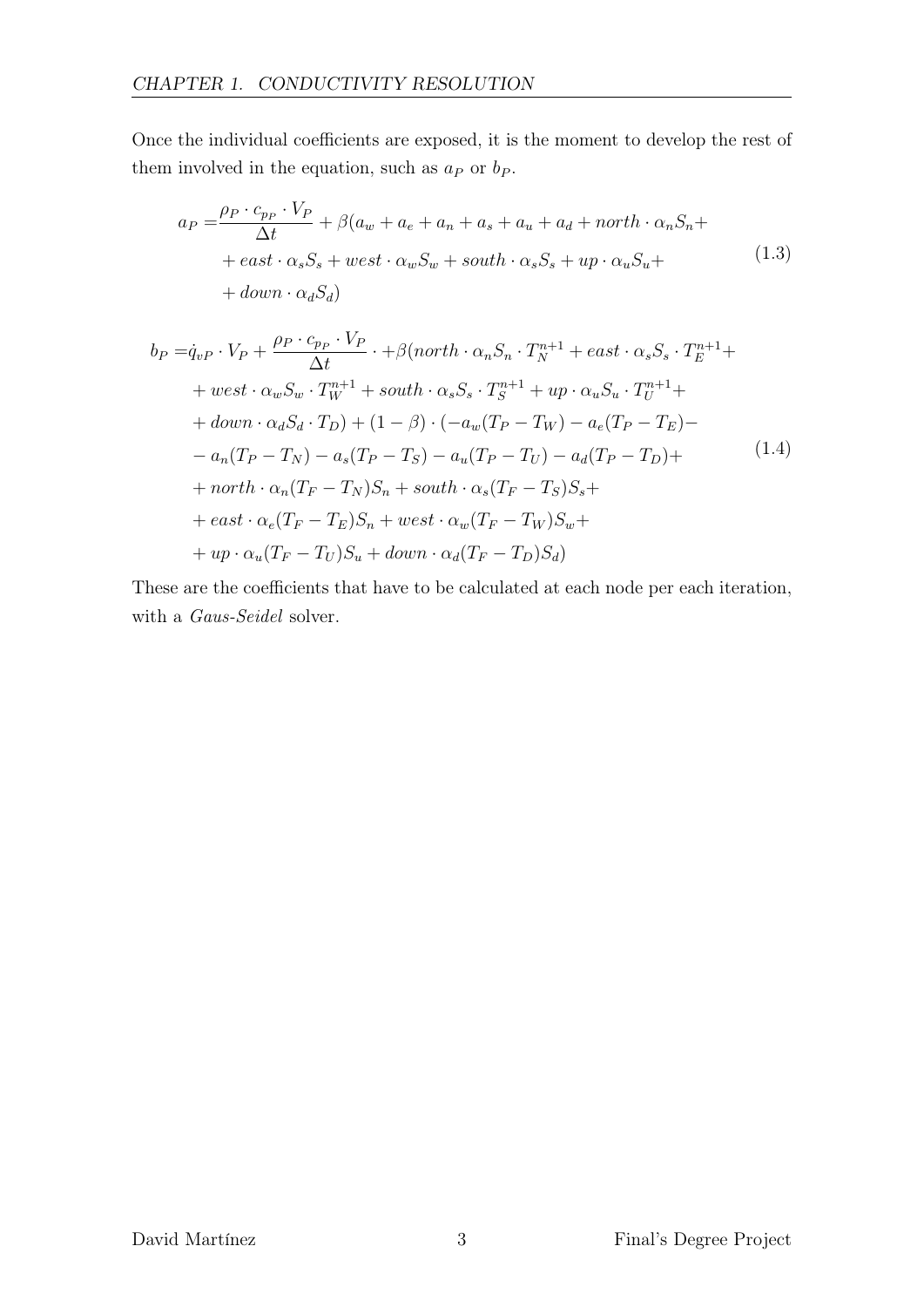#### <span id="page-4-0"></span>Chapter 2

## Fluid resolution (ducts)

In the report, the equations involved in the fluid resolution have not been fully developed. Here, they will be shown in the same way as in the code.

From the momentum conservation, the pressure:

$$
p[i+1] = p[i] - \frac{1}{S} \cdot (f_i \cdot \rho_i \cdot v_i^2 \cdot P \cdot \frac{\Delta Z}{2} - \dot{m}_{in} \cdot (v[i+1] - v[i])) \tag{2.1}
$$

Where the variables  $\phi_i$  make reference to the average values of a node (between the value at the entrance and the exit) and the characteristics of each node computed with the average variable.

The "n" makes reference to the node where they are involved.  $\phi[n]$  for the value at the entrance and  $\phi[n+1]$  for the value at the exit. For the temperature,

$$
T[i+1] = T[i] + \frac{1}{c_p} \cdot (\frac{Q_{convection}}{\dot{m}_{in}} - \frac{v^2[i+1] - v^2[i]}{2})
$$
\n(2.2)

For the density,

$$
\rho[i+1] = \frac{p[i+1]}{287 \cdot T[i+1]}
$$
\n(2.3)

And for the fluid velocity,

$$
v[i+1] = \frac{\dot{m}_{in}}{S \cdot \rho[i+1]}
$$
\n
$$
(2.4)
$$

And all of this equations, solved at each iteration and compared to the previous value obtained, until the difference is the convergence criteria.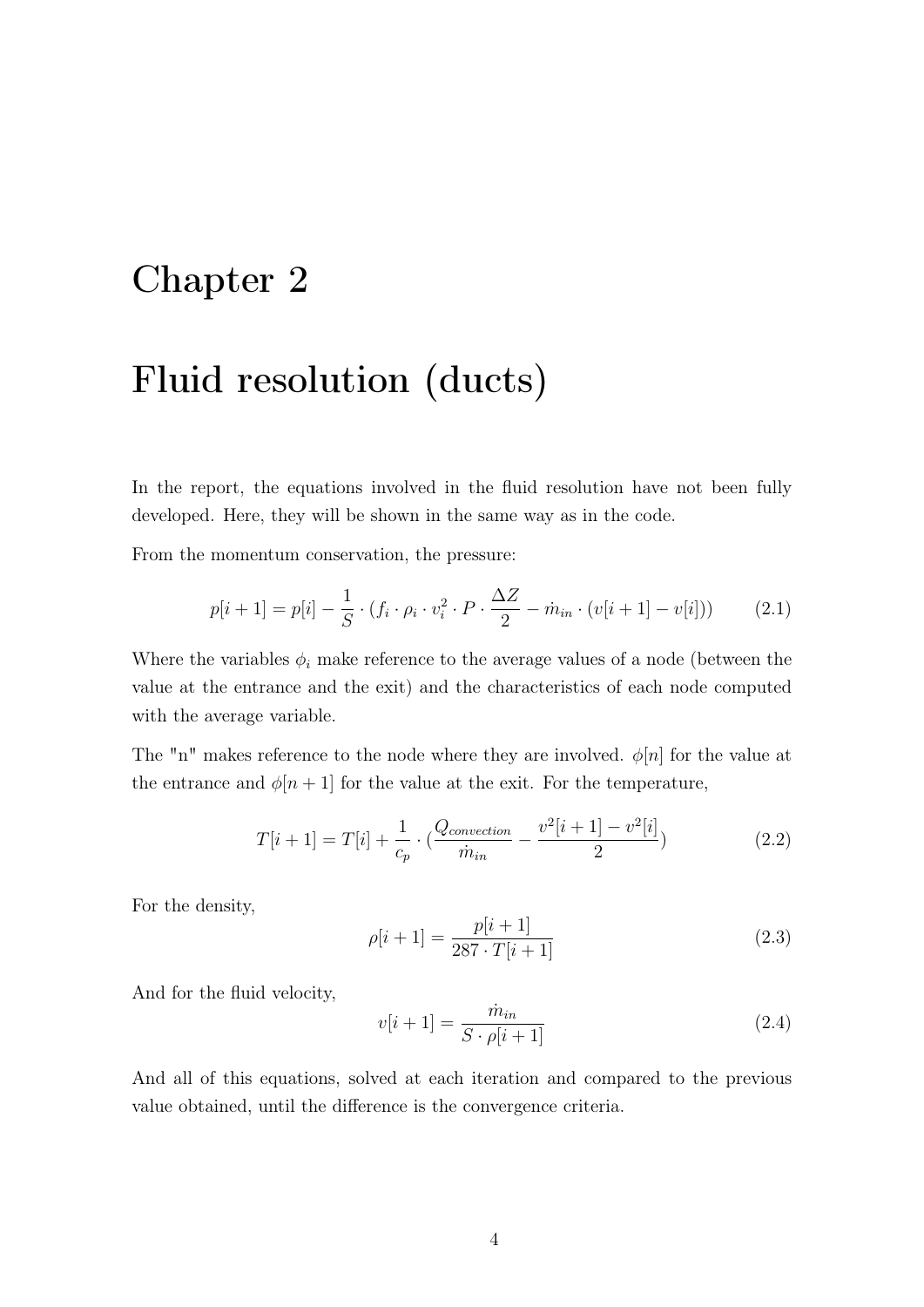#### <span id="page-5-0"></span>Chapter 3

#### Battery Pack

The battery pack has been designed using 4 blocks  $10S5P<sup>1</sup>$  $10S5P<sup>1</sup>$ , which means 5 groups of 10 Li-Ion serial cylindrical cells (Panasonic NCR18650PF), 50 cells in total. Taking into account that the nominal voltage value of each cell is 3.6V , the total value for the set is  $36V$ . The technical data of each the pack:

- Technology: Li-Ion/LiNiMnCi02.
- Capacity: 14500mAh.
- Power: 522Wh.
- Nominal voltage:  $36V$ .
- Charge voltage:  $42V$ .
- Discharge voltage: 25-30V.
- Discharge current: 32A.
- Charge current (max.): 12A.
- Cells composition: LiNiMnCoO2.
- Measures: 185mm x 90mm x 65mm.
- Weight: 2360g.

The cell itself has a specific resistance, which with the pass of current, it generates heat. The internal resistance of each if the packs is  $R = 0,04\Omega$ , because of the

<span id="page-5-1"></span><sup>1</sup>https://www.manomano.es/catalogue/p/vhbw-pack-baterias-li-ion-14500mah-36v-10s5ppara-e-bike-pedelec-12578568